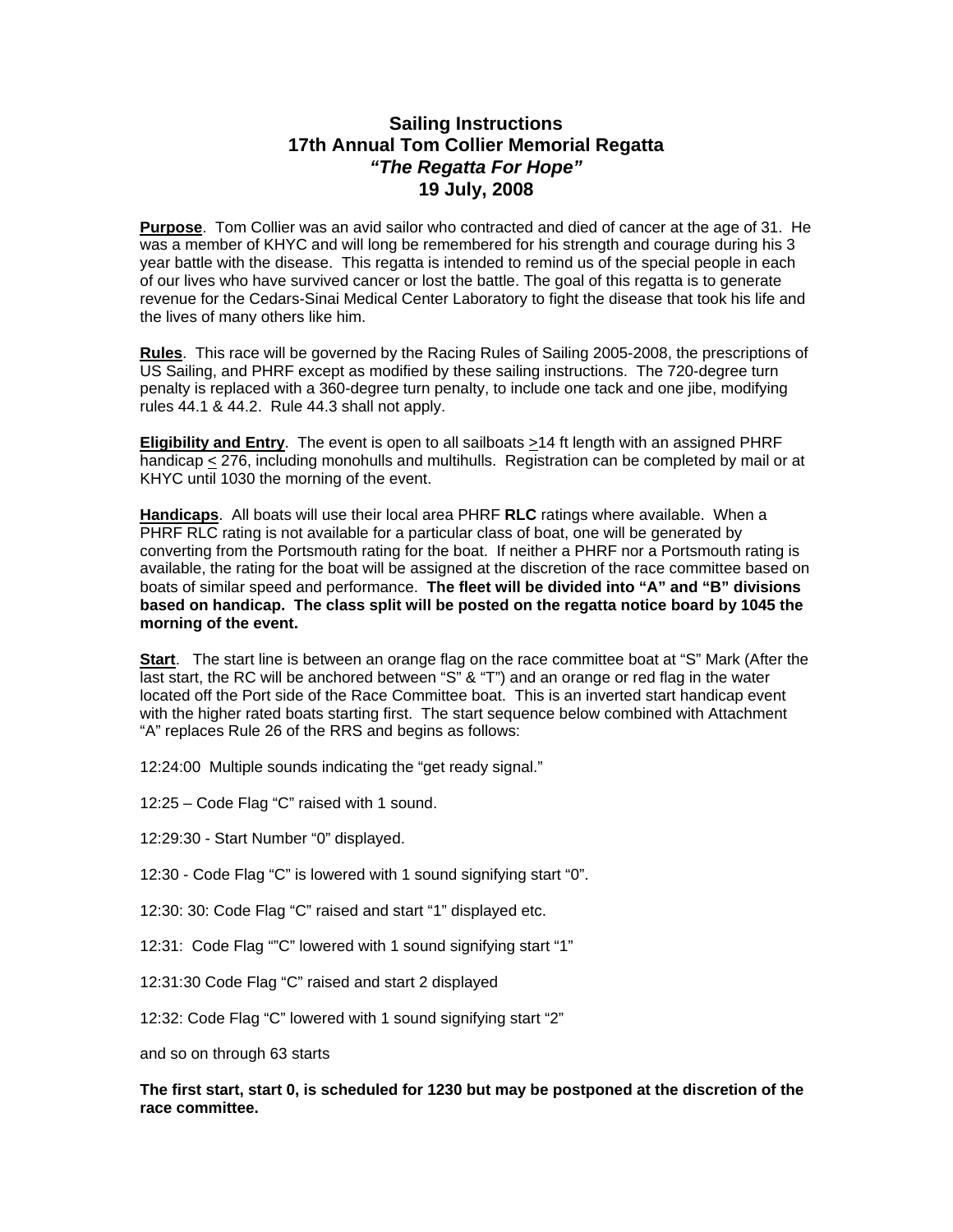#### **The start numbers will be displayed from the starboard side of the race committee boat only.**

 Boats with ratings between those listed will start with the next **higher** rated boats (e.g. 87 raters will start with the 90 raters @ start no. 31). If the race is postponed, each start time will be postponed accordingly.

**Course**. The course will be as described below. Mark "M" will be an orange/yellow inflatable buoy located in the vicinity of the end of the Hermosa Beach Pier. All other marks are as described on the KHYC course chart and may have an orange/yellow inflatable attached for visibility. Time allowances for the staggered start are based on a rated course length of 10.0 NM.

#### **Start A C F Y S C T M Finish (all marks to port)**

The course may be shortened at any mark at the discretion of the race committee. The race committee boat will display code flag "S" (with 2 sounds) while finishing the shortened course. In the event of a shortened course, finish times will be corrected for the actual handicap distance.

**Finish**. The finish line will be the same as the start line described above. Note that the start/finish line may be moved after all boats have started to allow the finish line to be approximately square to the final leg of the course from "M" mark.

**Skipper's Meeting**. A skipper's meeting will be held on the lower deck of the KHYC clubhouse at 1015 on race day.

**Notice of Changes**. Any notices or changes to these sailing instructions will be posted on the Regatta Bulletin Board by 1045 on the day of the regatta.

**Discharging of Refuse**. Any yacht which intentionally discharges waste including paper, plastic, aluminum cans, glass bottles, or hydrocarbons into the water between 1130 and 1800 on the day of the event shall be disqualified.

**Protests**. All protests must be filed with the race committee within 45 minutes after the race committee boat docks. Protest forms will be available from the race committee room on the lower deck. Hearings will be held immediately after protests have been filed and will be heard in the order received if possible.

**Facilities**. All skippers, crews, and guests are welcome at KHYC the day of the event. A \$10/crewmember donation to Cedars-Sinai Medical Center, Tom Collier Endowment is requested to enter each boat. This donation allows skipper and crew to attend all post-race festivities. A \$20 donation (adult) or \$10 donation (child under 12) is required for each additional on-shore guest. Pennants can be purchased in the name of a loved one who survived cancer or someone who lost the battle. For a \$100.00 donation, you can sponsor a boat in the race in the name of someone. The sponsored boat will be asked to fly a burgee (furnished) during the race and return it to the club after the race.

**Social**. All participants are invited to participate in the post-race social activities which include hor's d'ouerves, raffle, live auction, trophies, fish tacos, and a no-host bar. Docking and parking will be available at no charge.

**Awards**. The name of the winning boat and skipper will be engraved on the Tom Collier Memorial Trophy, a Wyland original sculpture. Trophies will be awarded to the first 5 finishers overall. Awards will also be given to the winners of the "A" and "B" classes, first multihull to finish, and first in any class with more than 3 entries.